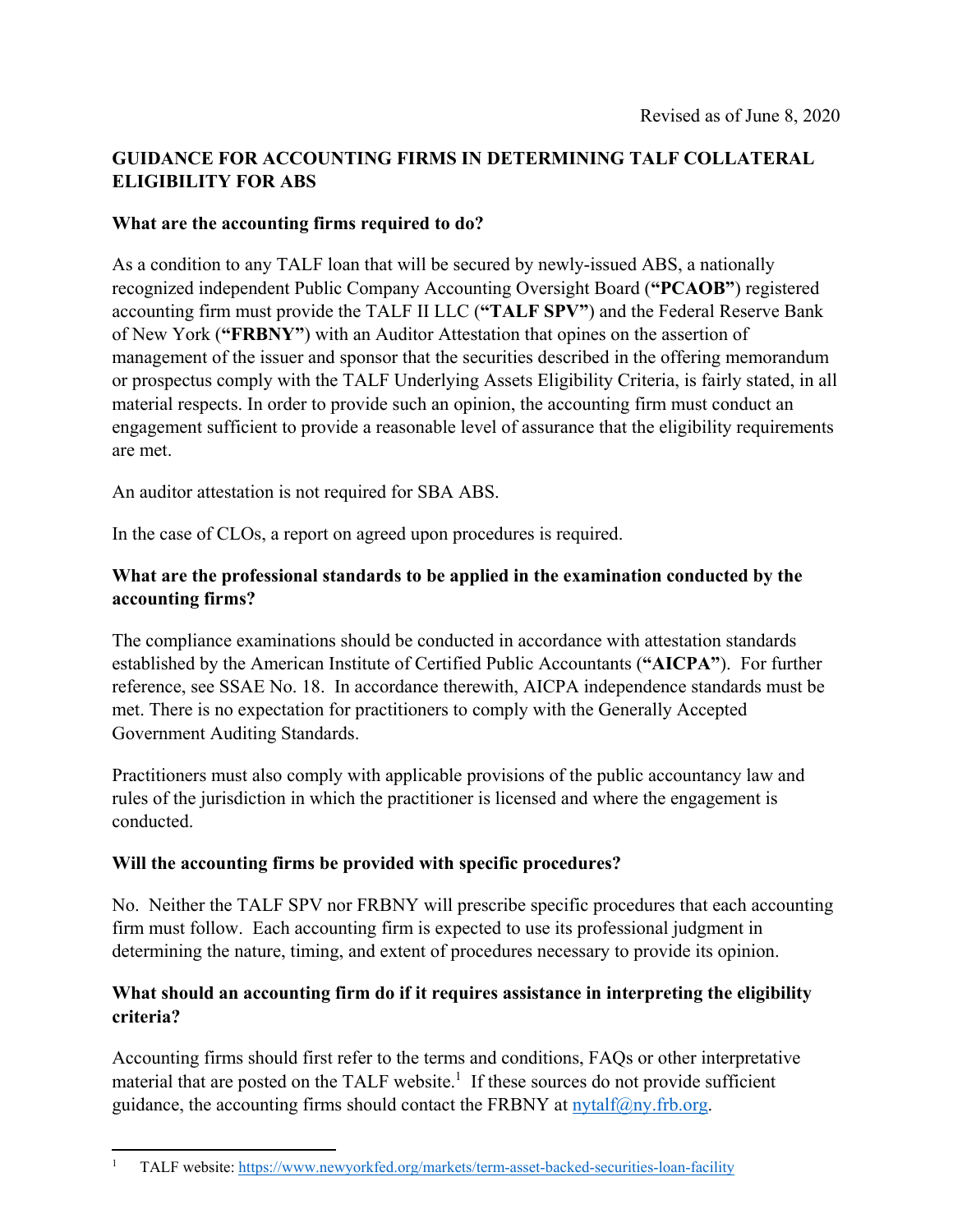#### **What source materials should practitioners use to evaluate eligibility criteria?**

Practitioners may use sampling and refer to data tapes provided by the issuer or sponsor. The FRBNY and the TALF SPV, however, expect that the accounting firm will inspect loan level documentation to the extent deemed necessary by the accounting firm in its professional judgment. The loan level testing should include an inspection of original loan files or electronic versions thereof; however, it is not anticipated that the accounting firm will need to inspect the underlying collateral for a loan or confirm loan information with the original borrower.

In conducting loan level testing, it would be expected that the accounting firm would select loans using the following general guidelines:

1) an attribute sample should be used to estimate the frequency of occurrence of noncompliance with the specified eligibility requirements;

2) the sampling unit should be an individual loan; and

3) the sample size should be sufficiently large in the practitioner's professional judgment to render an opinion.

## **If the accounting firm determines that it is appropriate to employ a statistical sampling methodology, what confidence level and error rate should the accounting firm use?2**

Because of different risks and controls that may apply to particular issuers/sponsors, specification of a particular confidence level would be inappropriate. Consistent with commonly held views, it is anticipated that the accounting firm will design procedures sufficient to hold overall attestation risk to approximately 5%. The error rate will depend on the criteria being examined and the related requirements thereof.

## **When must the Auditor Attestation be delivered?**

As a condition to any TALF loan that will be secured by newly-issued ABS, the TALF SPV and FRBNY must receive a signed copy of the Auditor Attestation (via nytalf $(\omega_{\text{nv}},$  frb.org), in the form posted on the TALF website, no later than 5 p.m. (New York time) on the same day it is furnished on the issuer's Form ABS-15G.

#### **What constitutes a "nationally recognized independent PCAOB registered accounting firm" acceptable for purposes of the Auditor Attestation?**

National recognition is a highly factual determination that could be supported by information such as the firm's presence in a particular market or its prominence across markets. An accounting firm that is subject to annual inspection by the PCAOB would certainly meet this requirement. Where an issuer or sponsor desires to engage an accounting firm not subject to annual inspection by PCAOB, or such an accounting firm would like to be considered for inclusion in the program as a nationally recognized PCAOB accounting firm, the issuer, the

<sup>2</sup> For the purpose of this guidance, an "error" is a loan considered to be non-compliant with one or more of the specified eligibility requirements. The sample's "error rate" is the number of errors divided by the sample size.